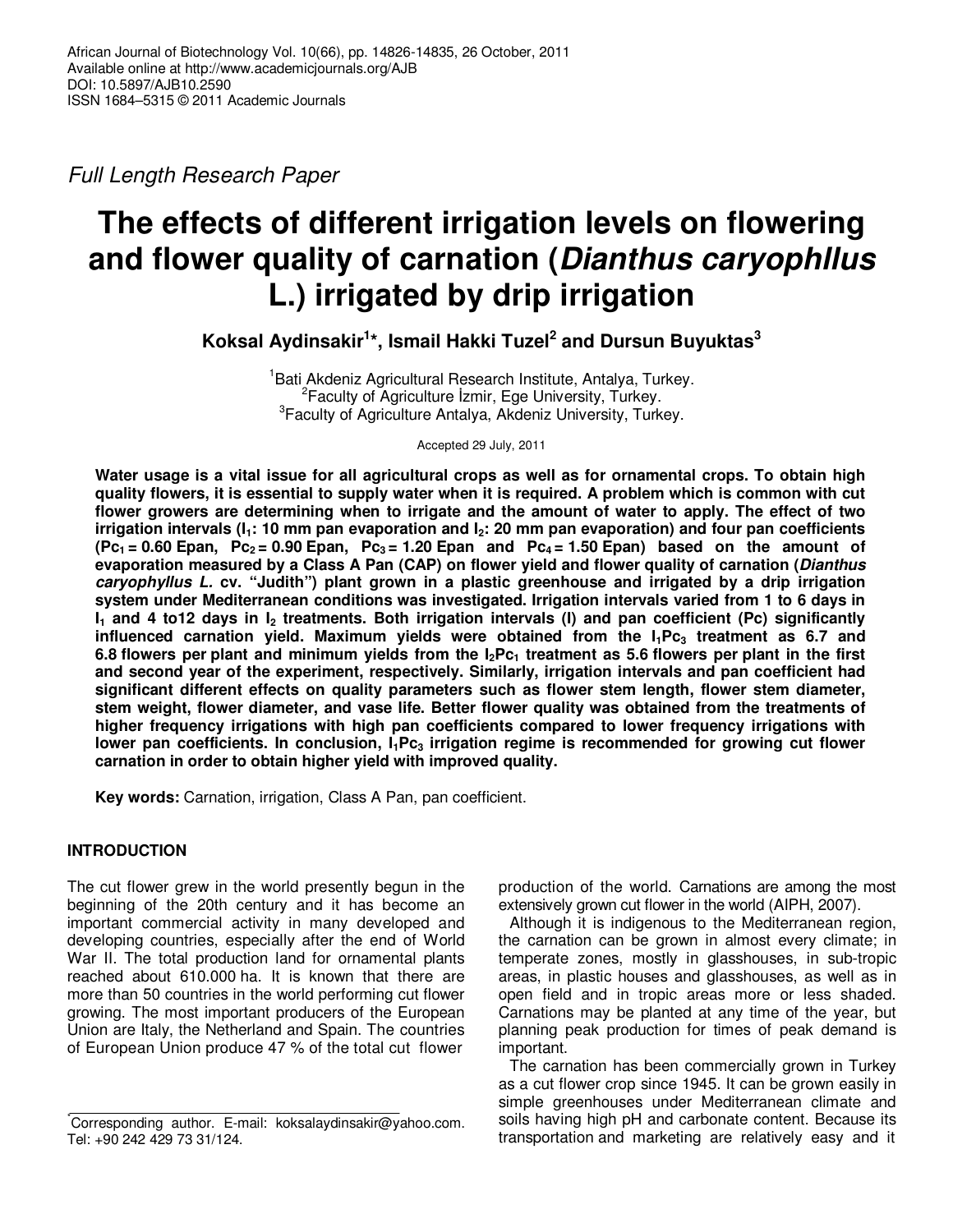requires low initial investment costs, carnations are among the most extensively grown cut flowers not only in the world but also in Turkey. The cut flower production area in Turkey mostly includes carnation (43%), followed by rose (12.5%) and gladiolus (12%). In Turkey, the most important export production in cut flower is carnation and it consists of 89% of cut flower export. The number of carnation exported in 2009 were 296 218 547 stems and the amount of money obtained was 21 828 260 USD (AIB, 2010).

An ideal soil for carnation growth is loamy sand or sandy loam soils well drained to a depth of 0.75 to 1.0 m and slightly alkaline. Agricultural use of water is an important issue for cut flower growers. Water use in greenhouse cut flower production is frequently at excessive levels. To obtain better flower yield and flower quality, irrigation under arid climates and greenhouses conditions is essential. The amount of irrigation water and frequency in carnation depends on soil texture, photoperiod, relative humidity, temperature, air convection, growing period and variety. As a general rule, it is required that the soil cultivated with carnation should be always moist. When the soil moisture level drops below the wilting point, the flowering and flower quality are affected negatively. One of the consequences of exposing plant to deficit irrigation regimes in terms of plant growth is the production of smaller leaves and shorter internodes sections and reductions in flower number, size and quality (Cameron et al., 1999; Sanchez-Blanco et al., 2004).

At present and most probably also in the future, as a result of global warming, irrigated agriculture will take place under water scarcity. Hence, sustainable methods to increase crop water productivity are gaining importance in arid and semi-arid regions. In other words, irrigation management in arid and semi-arid regions will shift from emphasizing production per unit area towards maximizing the production per unit of water consumed (Fereres and Soriano, 2007).

There are a few studies related to the effect of irrigation on yield and quality of carnation. Jasper (1966) reported that the maximum yield and the best quality could be obtained when the soil water tension is kept at -0.04 bars. Hanan (1969) pointed out that, when the solar radiation is about 600 cal  $m<sup>2</sup>$ , water use of carnation grown in greenhouse covered with glass is 12.28 mm whereas it is 8.19 mm for carnation grown in greenhouse covered with plastic. Khristov and Parlov (1977) reported that the carnation should be irrigated when 40% of the available soil moisture is depleted. Taylor et al. (2008) reported that the maximum flower yield and the best quality were obtained when the soil moisture tension was kept at - 45 kPa.

In cut flower sector, more irrigation water is applied than crops need. A common irrigation practice among carnation growers, at least in Turkish growers, is to apply a large amount of irrigation water every day without any

estimates of soil water contents in the plant root zone. Their rationale for doing so is the assumption that more irrigation water means more yields. On the contrary, eliminating unnecessary irrigation water could help in conserving irrigation water and preventing pollutants such as pesticides and fertilizers leaching to groundwater, provided that it can be done with low yield losses. The estimation of soil water content in the root zone is essential for a better irrigation management. In cut flower production, some researchers, although they did not mention a specific value, reported that carnation growers commonly irrigate too infrequently and that too much irrigation water is applied when irrigations are performed (Menguc and Eris, 1987; Ozkan et al., 1998; Ozzambak, 2003). The aim of this study was to determine the effects of different irrigation intervals and levels on yield and flower quality characteristics of drip irrigated Dianthus caryophyllus L. cv. "Judith" under protected conditions.

#### **MATERIALS AND METHODS**

The study was conducted in a plastic greenhouse located at the Bati Akdeniz Agricultural Research Institute, Antalya, Turkey between 2005 to 2007. The plastic covered greenhouse having size of 12 m x 40 m was divided into two rooms and oriented in the North-South direction. The research area was located at a latitude of 36 56' N and a longitude of 30 53' E, and an altitude of 28 m. The climate of the region is typically Mediterranean that is mild and rainy in winter and dry and hot in summer. The soil of the research area has a clay-loam texture, is unsalted and rich in calcium carbonate and alkali. Its weight based field capacity, permanent wilting point and bulk density are 27.5 %, 17.1 % and 1.35 g  $cm^{-3}$ , respectively. Some physical and chemical properties of greenhouse soil and irrigation water determined *in situ* and in the laboratory are given in Tables 1 and 2.

Two irrigation intervals ( $I_1$ : 10 mm pan evaporation and  $I_2$ : 20 mm pan evaporation) and four pan coefficient levels (Pc<sub>1</sub> = 0.60 Epan,  $Pc_2 = 0.90$  Epan,  $Pc_3 = 1.20$  Epan and  $Pc_4 = 1.50$  Epan) were examined in the study. Irrigation treatments were based on evaporation data (Epan, mm) obtained from a Class A Pan (CAP) located inside the greenhouse. The pan was located on a wooden support at a height of 15 cm above the soil surface and readings were recorded daily. Judith standard carnation seedlings were used as plant material. Irrigation intervals were designed according to randomized blocks whereas CAP coefficients were designed as sub-plots. Thus, 2 x 4 split plots were applied and each treatment was replicated four times. As a result, 32 plots, each plot having 0.80 x 4.5 m in size and containing 80 carnation seedlings, were formed.

Seedlings were planted on 20 x 20 cm intervals on the ridge of furrows having a length of 20 m, a width of 0.80 m and a height of 0.20 m from 12 July 2005 to 13 June, 2006. To carry out cultural practices, 0.50 m wide walking spaces was left between the plots. During the experiment, the necessary cultivation practices such as maintenance, fertilization, pinching, and agricultural protection were carried out.

The experimental plots were irrigated by drip irrigation. The drippers having a discharge of  $4 \, h^{-1}$  at a pressure of 0.1 MPa on laterals were located 20 cm apart. The laterals were arranged in such a way that every ridge had three laterals with 20 cm intervals. The amount of irrigation water applied in the treatments was controlled by using a gauge on the main pipeline and valves located on each lateral. The irrigation water to be applied was calculated by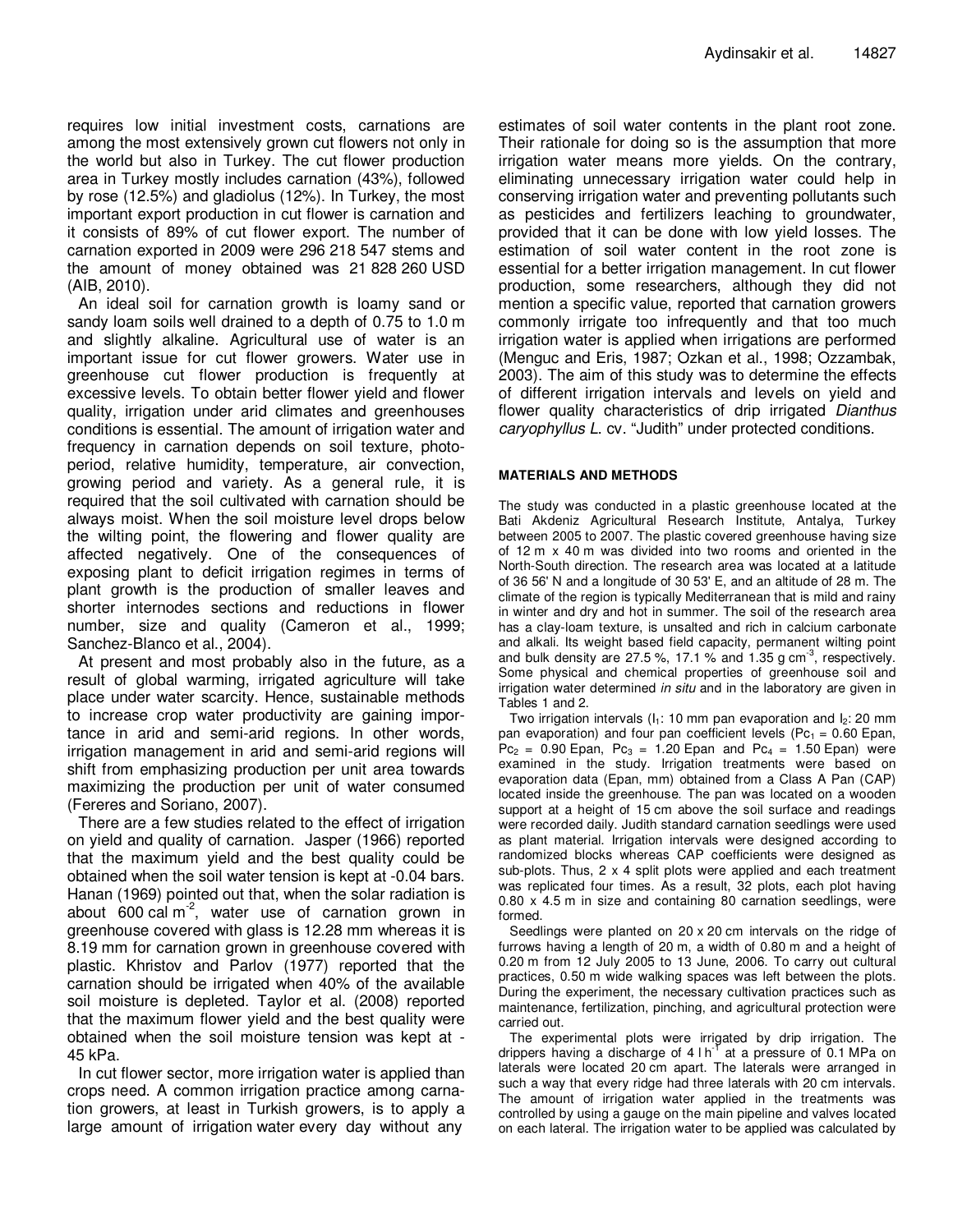| Soil property                | Value     |
|------------------------------|-----------|
| Soil depth (cm)              | $0 - 20$  |
| Texture                      | Clay-loam |
| Field capacity (%)           | 27.5      |
| Permanent wilting point (%)  | 17.1      |
| Bulk density (g cm $^{-3}$ ) | 1.35      |
| pН                           | 8.0       |
| Organic matter (%)           | 2.9       |
| EC $(dS m^{-1})$             | 0.81      |
| CaCO <sub>3</sub> (%)        | 27.6      |

**Table 1.** Some physical and chemical properties of the experimental soil.

**Table 2.** Quality parameters of irrigation water.

| Value |  |
|-------|--|
| 7.7   |  |
| 0.462 |  |
| 0.60  |  |
| 0.106 |  |
| 4.18  |  |
| 1.90  |  |
|       |  |
| 4.24  |  |
| 0.30  |  |
| 2.23  |  |
| 0.34  |  |
|       |  |

the equation given below.

| I = Pc x Epan x A x P |  |
|-----------------------|--|
|                       |  |

Where, I is the irrigation water (mm), Pc is the pan coefficient, Epan is the cumulative evaporation (mm), A is the plot area ( $m^2$ ) and P is the wetted area percentage (%). The wetted area was taken as 100% assuming that lateral interval is equal to the spaces between drippers.

Water use of carnation under plastic greenhouse conditions is computed using water balance equation, neglecting surface runoff, given below.

$$
WU = I - Dp \pm \Delta SW \tag{2}
$$

Where, WU is the water use (mm), I is the total irrigation water (mm), Dp is the deep percolation and ∆SW is the change in soil water storage between the planting and harvest time (mm). The moisture content in the upper 20 cm depth of the soil was taken into consideration. The moisture content at this depth was monitored daily by tensiometers and gravimetrically in ten day intervals. In the case that the soil moisture, which was determined using the measured tensiometers values together with the soil water characteristic curve was above the field capacity after irrigation applications, this surplus was considered as deep percolation. Water use efficiency (WUE) was calculated as flowers per plant yield divided by seasonal ET (Howell et al., 1990).

Irrigation water used in the experiment is classified as  $C_2S_1$ , which

can be used safely in carnation, and has no sodium hazard. Electrical conductivity and sodium adsorption ratio (SAR) value of irrigation water were  $0.462$  dS  $m^{-1}$  and 0.34, respectively. When the carnation seedling was planted, rooted cuttings wilt easily. To prevent this, an amount of 100 mm irrigation water was applied in all treatments by using mist irrigation systems during the first three weeks of production period for rooting.

In the study, flower stem length (cm), flower stem diameter (cm), flower diameter (cm), stem weight (g), vase life (day) and yield (flowers plant-1) in the experimental plots were determined. A variance analyses was applied to the data obtained and the Duncan's multiple range test was used to compare the means (Gomez and Gomez, 1984).

## **RESULTS**

#### **Amount of irrigation water and water use**

Irrigations based on the measured CAP evaporation values started on 1 October 2005 in the first year and ended 20 April 2006, while it started on 1 August, 2006 in the second year and ended on 30 April, 2007. The measured cumulative evaporation and water use of the treatments during the first and second year are presented in Figures 1 and 2. While the total and average daily evaporation in the 200 days period were 366.3 mm and 1.8 mm day $^{-1}$ , respectively in 2006, the total and daily evaporation in the 273 days period were 833.5 mm and 3.1 mm day<sup>-1</sup>, respectively in 2007. Higher total pan evaporation recorded in the second year of the experiment stems from the fact that the experiment started two months earlier and ended 10 days later compared to the first year. Higher daily evaporation rate as a result of higher temperature recorded in the months of August and September increased average evaporation rate in the second year. The total evaporation in the first two months of the second year, August and September 2006, was measured as 343.3 mm. Additionally, higher temperature recorded between October 2006 May 2007 in the second year of the experiment, as seen in Figure 3, caused the evaporation of 124 mm of more water compared to the same period in the first year of the experiment.

The change in soil water content measured gravimetrically at 10 day intervals is depicted in Figures 4 and 5 for the first and second year of the experiment, respectively. The soil water content in the treatments of higher pan coefficients  $(I_1Pc_3, I_1Pc_4, I_2Pc_3$  and  $I_2Pc_4$ ) were maintained at about the field capacity, while the soil water content in the treatments of lower pan coefficient  $(I_1Pc_1)$ and  $I_2Pc_1$ ) dropped below the permanent wilting point towards the end of the experiment. Also, the soil water tension was monitored by tensiometers, sometimes after the irrigations, it was observed that the soil water content exceeded field capacity. Deep percolation was computed using the measured tensiometers values and after converting tension to soil water content using the soil pFcurve. pF curve was obtained using standard methods (desiccation).

The yield, applied water, deep percolation, change in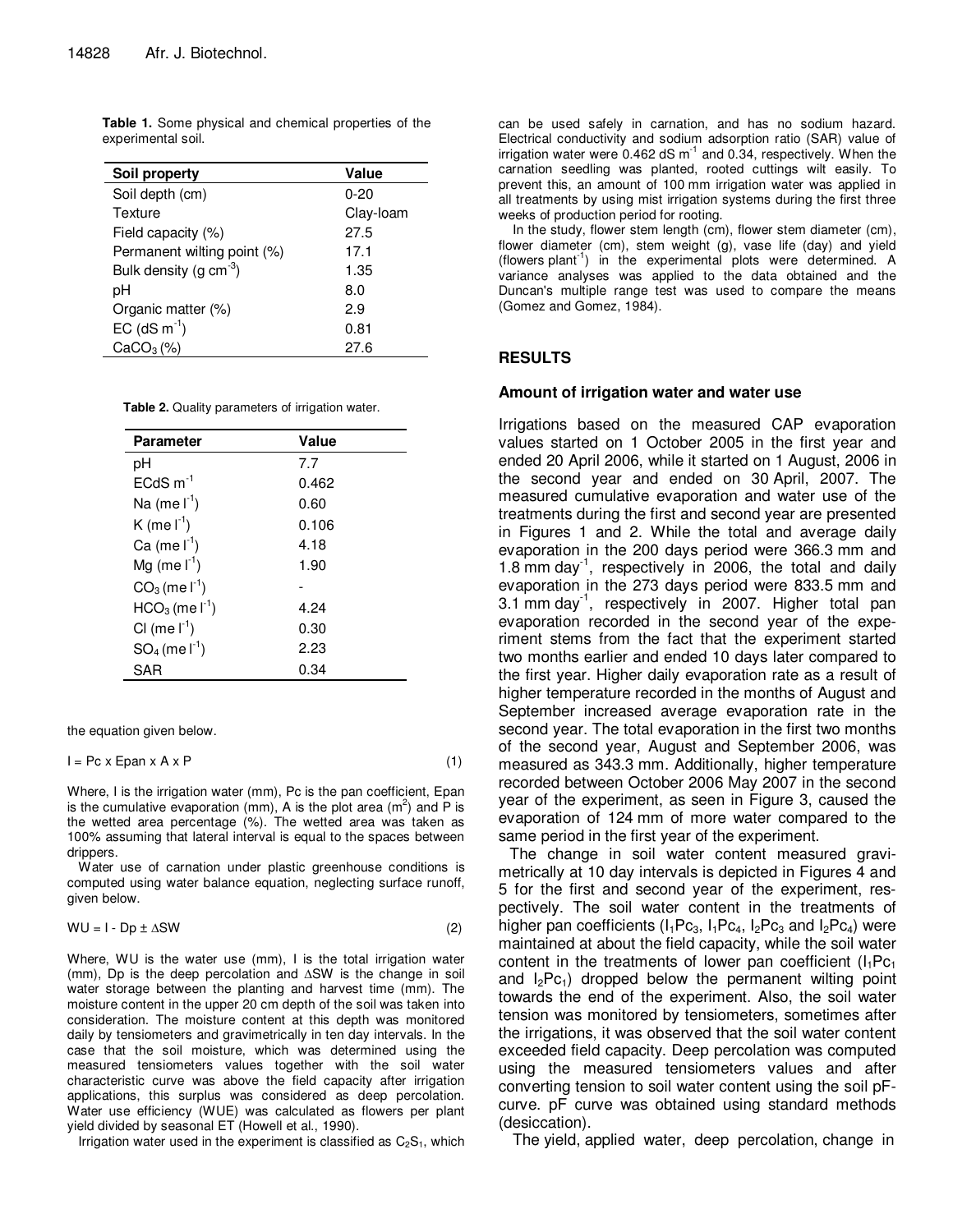

**Figure1.** Cumulative CAP evaporation and water use in the first year of the experiment.



**Figure 2.** Cumulative CAP evaporation and water use in the second year of the experiment.

soil water content, water use, and water use efficiency during the first and second growing period in all the treatments are presented in Table 3. As mentioned in the material and method section, the irrigation water (I) in Table 3 includes also the amount of 100 mm water applied equally in all the treatments for rooting. In the first year, the amount of water applied to  $Pc_1$ ,  $Pc_2$ ,  $Pc_3$  and Pc4 treatments were 319.8, 429.7, 539.5 and 649.4 mm,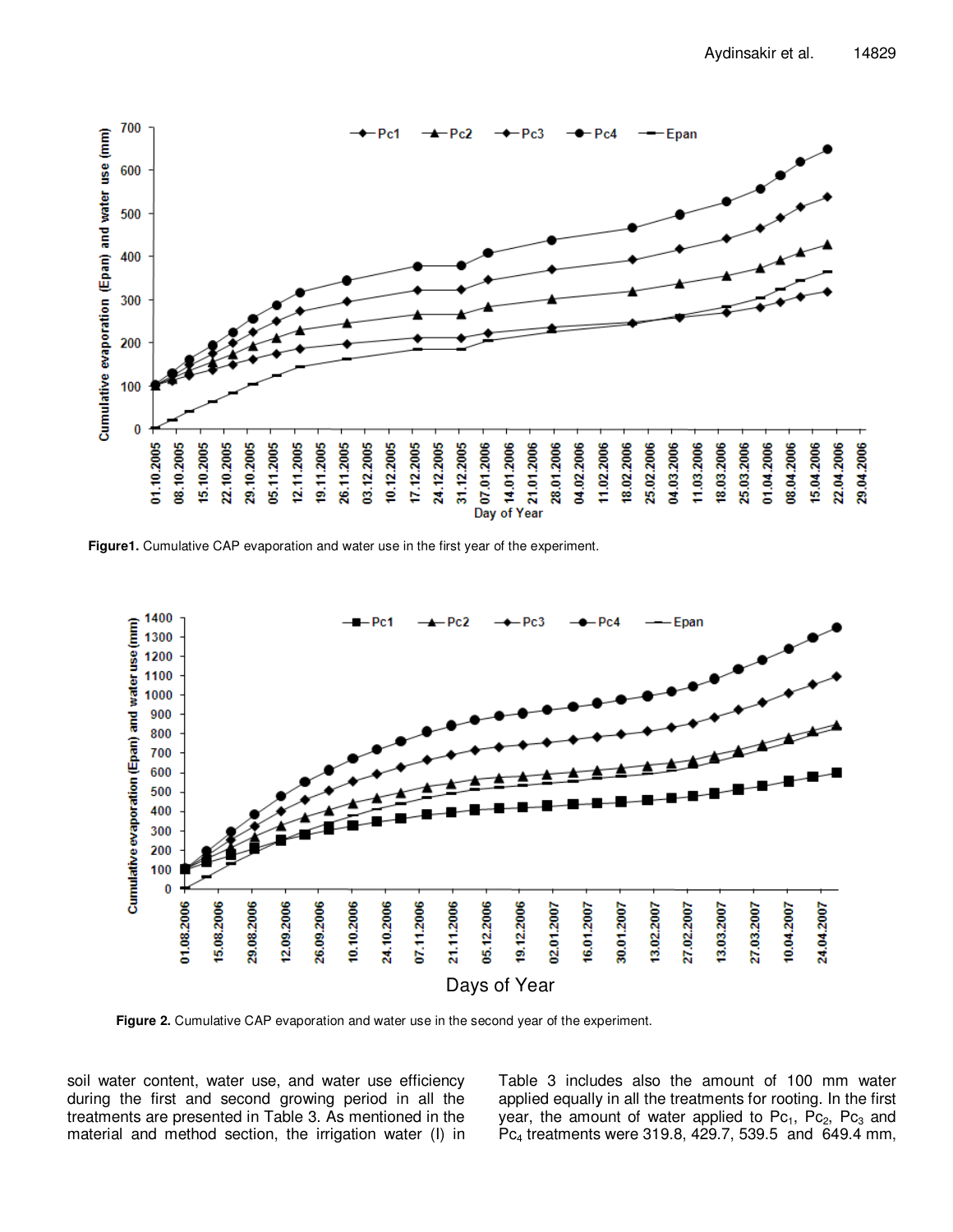

Days of Year

**Figure 3.** Greenhouse temperature in the first and second year of the experiment.



**Figure 4**. Change in soil water content in the first year of the experiment.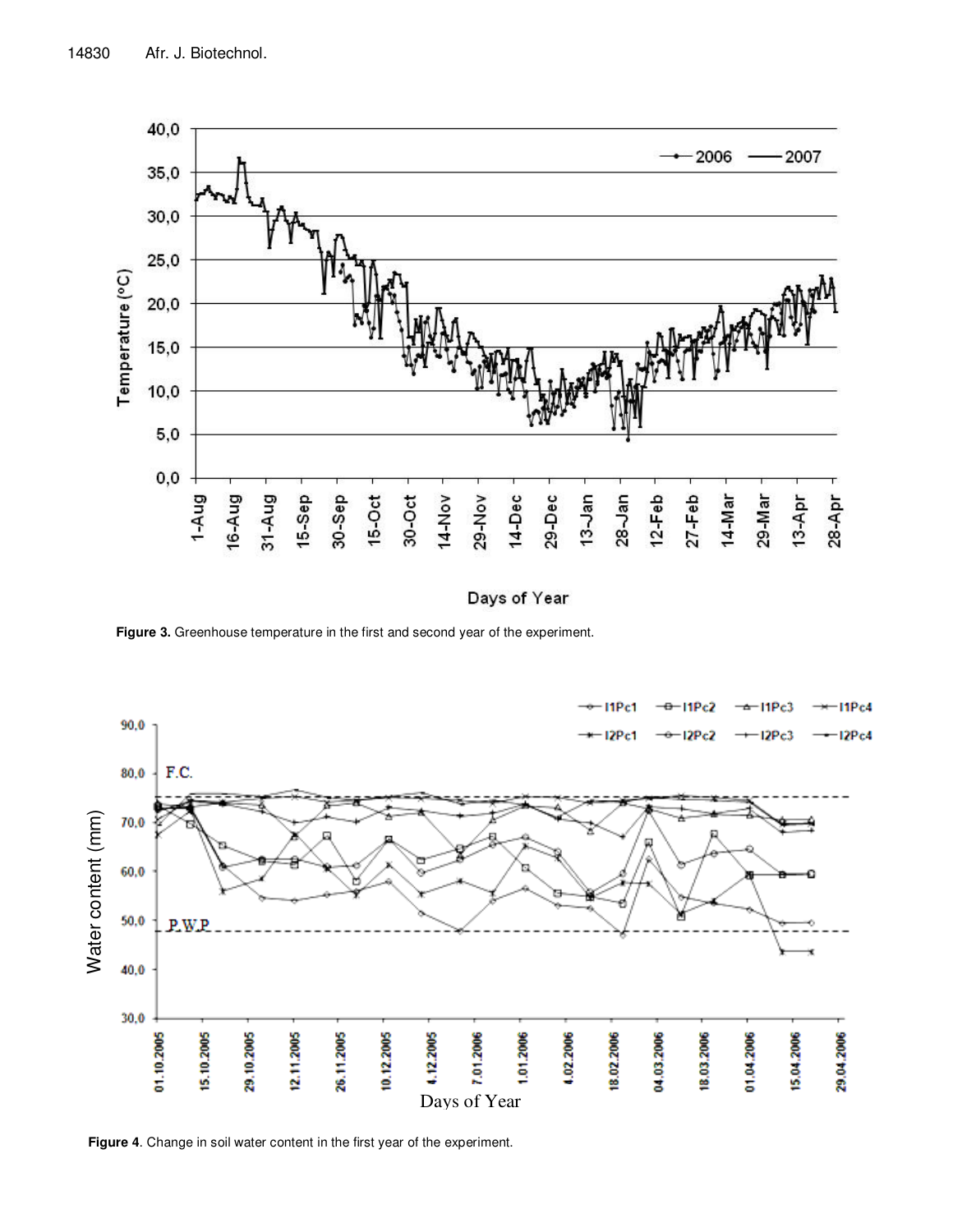| Year | <b>Treatment</b>      | Yield<br>number $(m^{-2})$ | $l$ (mm) | Dp (mm) | $\triangle$ SW (mm) | WU (mm) | <b>WUE</b><br>number( $m^{-2}$ mm <sup>-1</sup> ) |
|------|-----------------------|----------------------------|----------|---------|---------------------|---------|---------------------------------------------------|
|      | $I_1Pc_1$             | 147.5                      | 319.8    | 51.4    | 21.8                | 290.2   | 0.51                                              |
|      | $I_1Pc_2$             | 160.0                      | 429.7    | 72.9    | 19.9                | 376.9   | 0.42                                              |
|      | $I_1Pc_3$             | 167.5                      | 539.5    | 97.1    | 18.8                | 461.2   | 0.36                                              |
| 2006 | $I_1$ Pc <sub>4</sub> | 162.5                      | 649.4    | 110.3   | 13.2                | 552.3   | 0.29                                              |
|      | $I_2Pc_1$             | 140.0                      | 319.8    | 19.1    | 23.5                | 324.2   | 0.43                                              |
|      | $I_2Pc_2$             | 150.0                      | 429.7    | 21.5    | 24.8                | 433.0   | 0.35                                              |
|      | $I_2Pc_3$             | 157.5                      | 539.5    | 29.7    | 19.0                | 528.8   | 0.30                                              |
|      | $I_2$ Pc <sub>4</sub> | 147.5                      | 649.4    | 38.9    | 14.4                | 624.9   | 0.24                                              |
|      | $I_1$ Pc <sub>1</sub> | 150.0                      | 600.1    | 122.2   | 23.2                | 501.1   | 0.30                                              |
|      | $I_1Pc_2$             | 162.5                      | 850.2    | 157.1   | 9.2                 | 702.3   | 0.23                                              |
|      | $I_1Pc_3$             | 170.0                      | 1100.2   | 199.0   | 4.2                 | 905.4   | 0.19                                              |
|      | $I_1$ Pc <sub>4</sub> | 165.0                      | 1350.3   | 229.6   | 3.0                 | 1123.7  | 0.15                                              |
| 2007 | $I_2$ Pc <sub>1</sub> | 140.0                      | 600.1    | 36.0    | 13.7                | 577.8   | 0.24                                              |
|      | $I_2Pc_2$             | 155.0                      | 850.2    | 49.6    | 9.8                 | 810.4   | 0.19                                              |
|      | $I_2Pc_3$             | 157.5                      | 1100.2   | 60.9    | 5.8                 | 1045.1  | 0.15                                              |
|      | $I_2$ Pc <sub>4</sub> | 150.0                      | 1350.3   | 99.8    | 3.9                 | 1254.4  | 0.12                                              |

**Table 3.** The components of water balance and WUE in the first and second year of the experiment.



**Figure 5.** Change in soil water content in the second year of the experiment.

respectively. In the second year, the amount of water applied to  $Pc_1$ ,  $Pc_2$ ,  $Pc_3$  and  $Pc_4$  treatments were 600.1, 850.2, 1100.2 and 1350.3 mm, respectively. Deep percolation from the root zone was also one of the important components in soil water balance. The difference of drainage amount between treatments depended on the amount of total irrigation. As the amount of water applied in each treatments increased, depending on CAP coefficients, deep percolations increased also.

On the other hand, when the irrigation intervals increased, a decrease in deep percolation was observed because of the increased deficiency in soil water storage as a result of transpiration by carnation plants and evaporation over soil surface.  $I_1Pc_4$  irrigation application had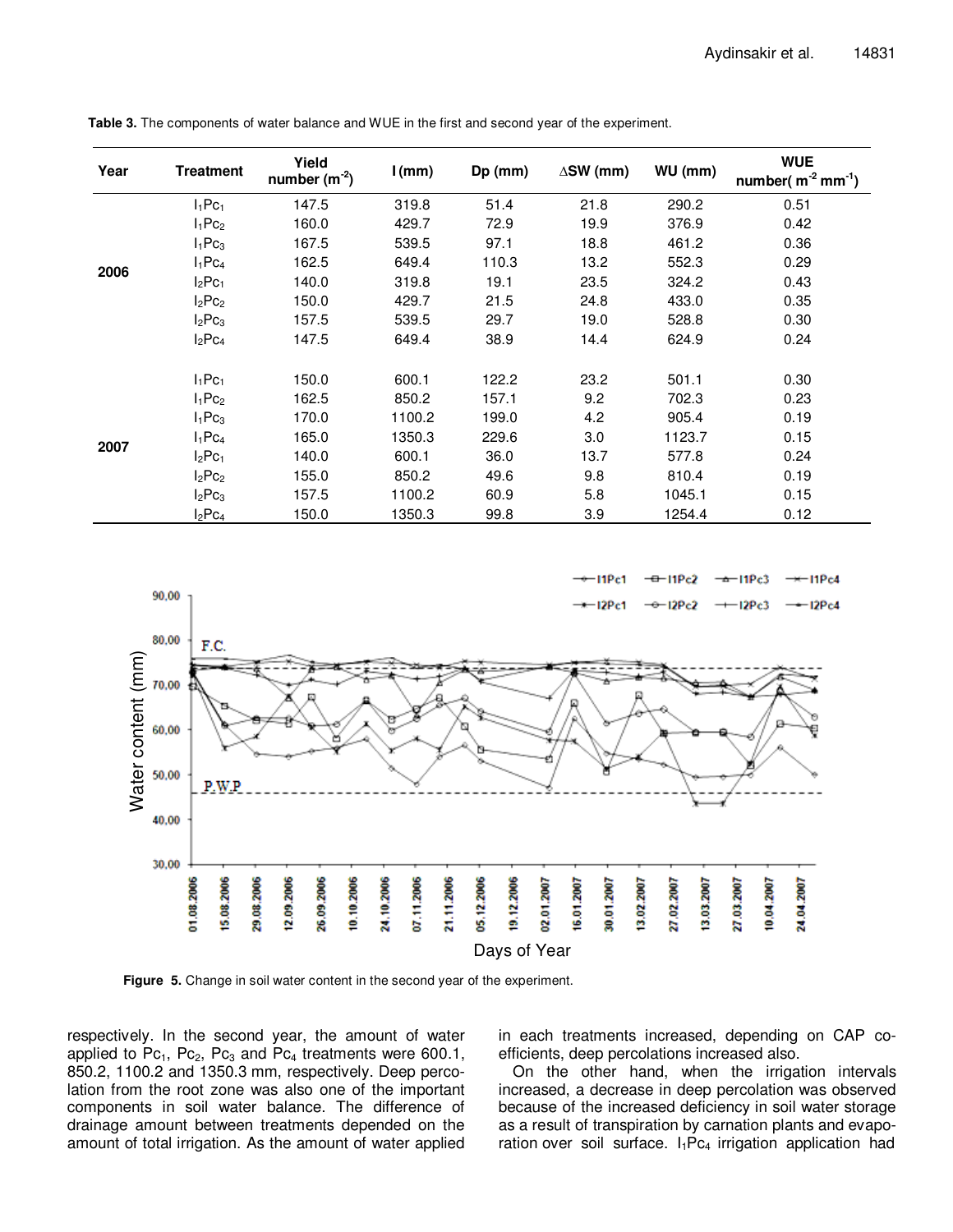

**Figure 6.** Relationships between flower yield and amount of irrigation in the first (a) and second year of the experiment (b).

the largest deep percolation amount and treatment  $I_2PC_1$ had the least amount of deep percolation (Table 3). Seasonal water use (WU) varied from 290.2 to 624.9 mm in the first year and 501.1 to 1254.4 mm in the second year of the experiment. As seen in Table 3, water use increased with increasing pan coefficient in each irrigation intervals. For a given pan coefficient, although the same irrigation water was applied, as irrigation interval increased, water use also increased as a result of decreasing deep percolation and increasing amount of water taken from the soil water storage (Table 3).

WUE values decreased when the amount of water use increased (Table 3). The highest WUE was obtained from  $I_1$ Pc1 treatment as 0.51 and 0.30 number  $m<sup>-2</sup>$  mm<sup>-1</sup> in the first and second year of the experiment, respectively. Halepyati et al. (1995) also obtained similar WUE values for Polianthes tuberose crop. The authors reported the highest value of WUE in the treatment, where applied irrigation water was 40% of pan evaporation while the highest flower yield was obtained from treatment where irrigation water was 120% of pan evaporation. Similar to their results, in both years of this study, the highest flower yield was obtained from the treatment where pan coefficient was 120% while the highest WUE value was obtained from the treatment, where pan coefficient was 60.

# **Water-yield relations**

The relationship for carnation flower yield per unit area and the amount of irrigation in the first and second year of the experiment is illustrated in Figure 6. A seconddegree polynomial equation is fitted to the data of flower yield and amount of irrigation. Coefficient of determi-

nation  $(r^2)$  values were found to be 0.98 in the first year for both of the irrigation intervals while in the second year, it was found to be 0.98 and 0.99 for  $I_1$  and  $I_2$ irrigation intervals, respectively.

In the first year, flower yield reached a maximum of at about 550 mm with a yield of 156 and 167 flower  $m<sup>2</sup>$  for  $I_1$  and  $I_2$  irrigation treatments, respectively. In the second year, flower yield reached a maximum at about 1100 mm with a yield of 157 and 168 flower  $m<sup>-2</sup>$  for  $I_1$  and  $I_2$  irrigation treatments, respectively. The amount of applied water increased two fold compared to the first year, but the flower yield was about the same as the first year. This result reveals an interesting point from irrigation management point of view. Although it was planted two months earlier in the second year, the yield per unit area did not change noticeably. This shows that although carnations can be planted at any time of the year, the most effective result in terms of water-yield relations can be obtained with late September plantings that also come into production at Christmas.

# **Flower yield and quality**

It was found that except for flower stem diameter, flower stem length, flower diameter, internode length, stem weight, vase life and yield in pan coefficients were statistically different (P≤0.001) (Table 4). As the irrigation intervals were examined, it was seen that flower stem diameter, flower stem length, flower diameter, stem weight and yield were found statistically different (P≤0.05, 0.01 and 0.001) except forninternodes length and vase life. The average values with respect to yield and flower quality are given in Table 5.

The longest flower stem length was obtained from  $I_1Pc_3$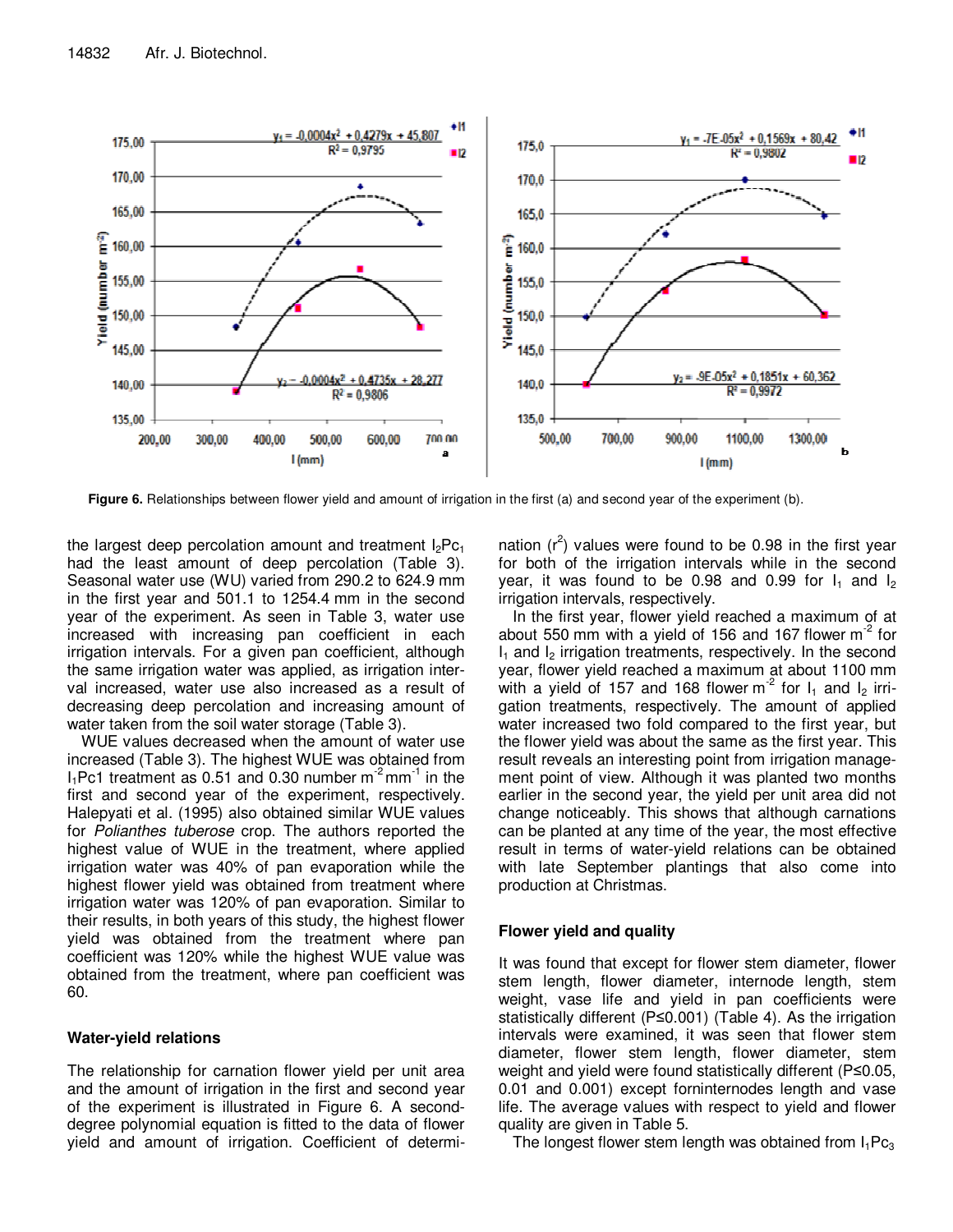**Table 4**. Variance analyzes results with respect to yield and flower quality of carnation.

|                          |      | Characteristic (variable) |                                   |           |                                     |           |                                |           |                          |           |                    |           |                     |           |                             |
|--------------------------|------|---------------------------|-----------------------------------|-----------|-------------------------------------|-----------|--------------------------------|-----------|--------------------------|-----------|--------------------|-----------|---------------------|-----------|-----------------------------|
| Source of variation      | d.f. |                           | <b>Flower stem</b><br>length (cm) |           | <b>Flower stem</b><br>diameter (cm) |           | <b>Flower diameter</b><br>(cm) |           | Internode length<br>(cm) |           | Stem weight<br>(g) |           | Vase life<br>(days) |           | Yield<br>$(number plant-1)$ |
|                          |      | 2006                      | 2007                              | 2006      | 2007                                | 2006      | 2007                           | 2006      | 2007                     | 2006      | 2007               | 2006      | 2007                | 2006      | 2007                        |
| Replication              | 3    |                           |                                   |           |                                     |           |                                |           |                          |           |                    |           |                     |           |                             |
| Irrigation intervals (I) |      | $***$                     | $***$                             | $***$     | $\star$                             | $***$     | $***$                          | <b>NS</b> | <b>NS</b>                | <b>NS</b> | $\star$            | NS        | <b>NS</b>           | $***$     | $***$                       |
| Pan coefficient (Pc)     | 3    | $***$                     | $***$                             | <b>NS</b> | <b>NS</b>                           | $***$     | $***$                          | $***$     | $***$                    | $***$     | $***$              | $***$     | $***$               | $***$     | $***$                       |
| <b>IxPc</b>              | 3    | $***$                     | $***$                             | <b>NS</b> | <b>NS</b>                           | <b>NS</b> | <b>NS</b>                      | <b>NS</b> | <b>NS</b>                | $***$     | $***$              | <b>NS</b> | <b>NS</b>           | <b>NS</b> | $\star$                     |
| Error(IxPc)              | 21   |                           |                                   |           |                                     |           |                                |           |                          |           |                    |           |                     |           |                             |
| Total                    | 31   |                           |                                   |           |                                     |           |                                |           |                          |           |                    |           |                     |           |                             |

NS, Not significant; \* Significant at P<0.05; \*\* Significant at P<0.01; \*\*\* Significant at P<0.001.

#### **Table 5**. The average values of yield and flower quality in irrigation treatments.

| <b>Characteristic</b>                |      |           |                  | I1.             |                  | I <sub>2</sub>    |                 |                  |                 |  |
|--------------------------------------|------|-----------|------------------|-----------------|------------------|-------------------|-----------------|------------------|-----------------|--|
|                                      | Year | $P_{C_1}$ | Pc <sub>2</sub>  | Pc <sub>3</sub> | Pc <sub>4</sub>  | $P_{C_1}$         | Pc <sub>2</sub> | Pc <sub>3</sub>  | Pc <sub>4</sub> |  |
|                                      | 2006 | 62.8 f    | 70.9 c           | 81.8 a          | 79.2 b           | 60.3 <sub>g</sub> | 65.7 e          | 71.7 c           | 68.1 d          |  |
| Flower stem length (cm)              | 2007 | 65.0 f    | 73.1c            | 84.0a           | 81.4b            | 62.5g             | 67.9e           | 73.9c            | 70.3d           |  |
|                                      | 2006 | 0.61      | 0.63             | 0.65            | 0.61             | 0.56              | 0.56            | 0.58             | 0.58            |  |
| Flower stem diameter (cm)            | 2007 | 0.63      | 0.65             | 0.67            | 0.63             | 0.58              | 0.58            | 0.60             | 0.60            |  |
|                                      | 2006 | 2.84      | 2.90             | 2.98            | 2.96             | 2.74              | 2.82            | 2.91             | 2.90            |  |
| Flower diameter (cm)                 | 2007 | 2.87      | 2.93             | 3.00            | 2.99             | 2.77              | 2.85            | 2.94             | 2.93            |  |
|                                      | 2006 | 6.6       | 7.3              | 8.2             | 7.3              | 6.5               | 6.9             | 7.8              | 6.8             |  |
| Internode length (cm)                | 2007 | 6.7       | 7.9              | 8.2             | 7.4              | 6.4               | 7.1             | 7.8              | 7.6             |  |
|                                      | 2006 | 29.4 d    | 32.5c            | 39.6 a          | 39.9a            | 35.9 <sub>b</sub> | 38.6ab          | 38.9 ab          | 38.7ab          |  |
| Stem weight (g)                      | 2007 | 30.7d     | 33.9c            | 40.9a           | 41.2a            | 37.3b             | 39.9ab          | 40.2ab           | 40.0ab          |  |
|                                      | 2006 | 18.3      | 19.5             | 22.8            | 22.8             | 18.5              | 20.5            | 23.3             | 22.8            |  |
| Vase life (days)                     | 2007 | 19.0      | 20.5             | 23.7            | 23.7             | 19.2              | 21.5            | 24.2             | 23.7            |  |
|                                      | 2006 | 5.9       | 6.4              | 6.7             | 6.5              | 5.6               | 6.0             | 6.3              | 5.9             |  |
| Yield (flowers plant <sup>-1</sup> ) | 2007 | 6.0e      | 6.5 <sub>b</sub> | 6.8a            | 6.6 <sub>b</sub> | 5.6f              | 6.2d            | 6.3 <sub>c</sub> | 6.0e            |  |

Different letters show different means according to Duncan's test.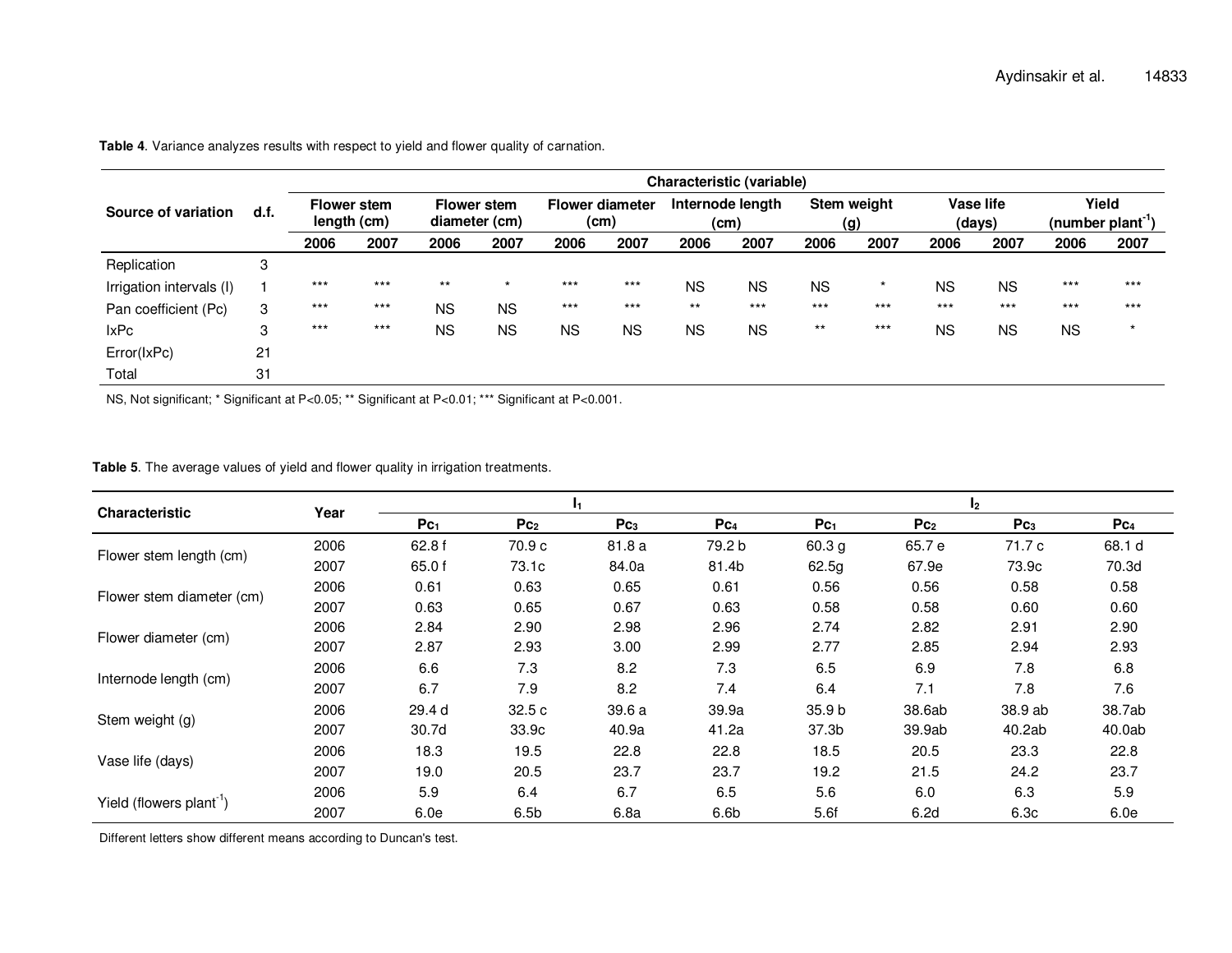treatments in 2006 and 2007 (81.8 and 84.0 cm, respectively), while the shortest flower stem length was observed in  $I_1Pc_1$  treatments (62.8 and 65.0 cm) as seen in Table 5. As the total water use increased, flower stem length was also increased. The results obtained from the study are in accordance with already published studies (Khristov and Parlov, 1977; Kageyama et al., 1985; Masequera et al., 1989; Baas et al., 1995; Bastug et al., 2006). Low frequency irrigations with low CAP coefficients cause a decrease in flower stem length. Safi et al. (2005), in their study where they used saline water  $(2.5 \text{ to } 3.0 \text{ dS m}^{-1})$ , reported also that as the irrigation intervals increased, the yield and flower quality decreased. Since the plant nutrients and enzymes are transported with water, the total water use is essential in plants such as carnation whose vegetative period lasts 11 months.

While the thickest flower stem diameter was obtained from  $I_1Pc_3$  treatments (0.65 cm) in the first year and  $I_1Pc_3$ treatments (0.67 cm) in the second year, the thinnest flower stem diameter was observed in  $I_2Pc_1$  and  $I_2Pc_2$ treatments (0.56 cm) in the first year and  $I_2PC_1$  and  $I_2PC_2$ treatments (0.58 cm) in the second year, (Table 5). As the CAP coefficients increased, flower stem diameter was also increased. It is also possible to state that low CAP coefficients cause's water stress resulting in thinner flower stem diameter (Korkmaz, 1995; Cameron et al., 1999; Safi et al., 2005).

The thickest flower diameter was obtained from  $I_1Pc_3$ treatment (2.98 cm) in the first year and  $I_1Pc_3$  treatment (3.00 cm) in the second year while the shortest flower diameter was observed in  $I_2Pc_1$  treatment (2.74 cm) in the first year and  $I_2Pc_1$  treatment (2.77 cm) in the second year (Table 5). When the soil water content is kept around the field capacity, flower diameter increased. Results obtained in this study are in accordance with already published studies (Hanan, 1969; Khristov and Parlov, 1977; Reid, 2000; Safi et al., 2005).

The heaviest stem weight was observed in  $I_1Pc_4$ treatment (39.9 g) in the first year and  $I_1PC_4$  treatment (41.2 g) in the second year of the experiment, while the lightest stem weight was obtained from  $I_1Pc_1$  treatment  $(29.4 g)$  in the first year and  $I_1Pc_1$  treatment  $(30.7 g)$  in the second year. In Table 5, a moderate restriction of water available in the soil slightly reduced total dry stem weight (Cameron et al., 1999; Alvarez et al., 2009).

The longest internodes length was obtained from  $I_1PC_3$ treatment both in the first and second year (8.2 cm), while the shortest internodes length was observed in  $I_1Pc_1$ treatments (6.6 and 6.7 cm) (Table 5). It was seen that when the CAP coefficient increased and irrigation intervals decreased, internodes length was increased. Our results agree with Safi et al. (2005), who stated that higher CAP coefficient could improve stem length and its positive effects on internodes lengths.

The longest vase life was determined in  $I_2Pc_3$  treatment (23.3 days) in the first year and  $I_2Pc_3$  treatment (24.2

days) in the second year of the experiment. The shortest vase life was obtained from  $I_1Pc_1$  treatment (18.3 days) in the first and  $I_1Pc_1$  treatment (19.0 days) in the second year. The length of the vase life is related to shorter flower stem length and thinner flower stem diameter, which was determined to be a function of decreasing soil water content. Flowers grown under the low frequency irrigation treatments had a significant shorter vase life compared to the other treatments (Farina and Carvelli, 1994; Korkmaz, 1995; Taylor et al., 2008). These vase life data demonstrate that irrigation intervals and CAP coefficients can have a substantial effect on the longevity of carnation flowers during the vase life.

The highest yield on the average per plant was obtained from  $I_1Pc_3$  treatment in the first and in the second year of the experiment (6.7 and 6.8 flowers plant-<sup>1</sup>), and the lowest yield on the average per plant was observed in  $I_2Pc_1$  treatment in the first and second year  $(5.6$  flowers plant<sup>-1</sup>)  $(Table 5)$  Increasing irrigation intervals causes lower yield per plant. Higher frequency irrigation with high Pc values created favorable soil water environment for carnation growth and resulted in higher yield. It may be stated that the yield increased as a result of keeping the soil water content at required level (Khristov and Parlov, 1977; Allera et al., 2002; Safi et al., 2005).

Pugnaire et al. (1994) reported that water deficiency in the crop root zone affected not only vegetative growth of the plant but also the quality and quantity of the crop yield. The authors also stated that similar effects occur at high soil water content in the root zone. In both cases, as a result of negative effects on cell growth, the cells were smaller. A decrease in cell growth, whether because of higher or lower water content, causes a decrease in cell wall. This will cause small sizes in plant leaves resulting to stomatal closure and lower photosynthetic activity (Davies et al., 2002; Sanchez-Blanco et al., 2004). Almost all the best parameters in this study were obtained in the  $I_1Pc_3$  treatment where lower irrigation intervals and relatively higher CAP coefficients were applied.

# **Conclusions**

The results obtained in this study demonstrate that the effects of irrigation water amount and irrigation frequency are significantly important in order to obtain higher yield of carnation grown in unheated plastic greenhouses under the Mediterranean climatic conditions. Irrigation intervals and different pan coefficients applied had significant effects on all the characteristics of yield and flower quality of *D. caryophyllus* L. cv. Judith except for flower stem diameter. The highest yield and quality characteristics were obtained from  $I_1Pc_3$  treatment (cumulative CAP evaporation reached 10 mm and CAP coefficient of 1.20). The total water use of  $Pc_1$ ,  $Pc_2$ ,  $Pc_3$